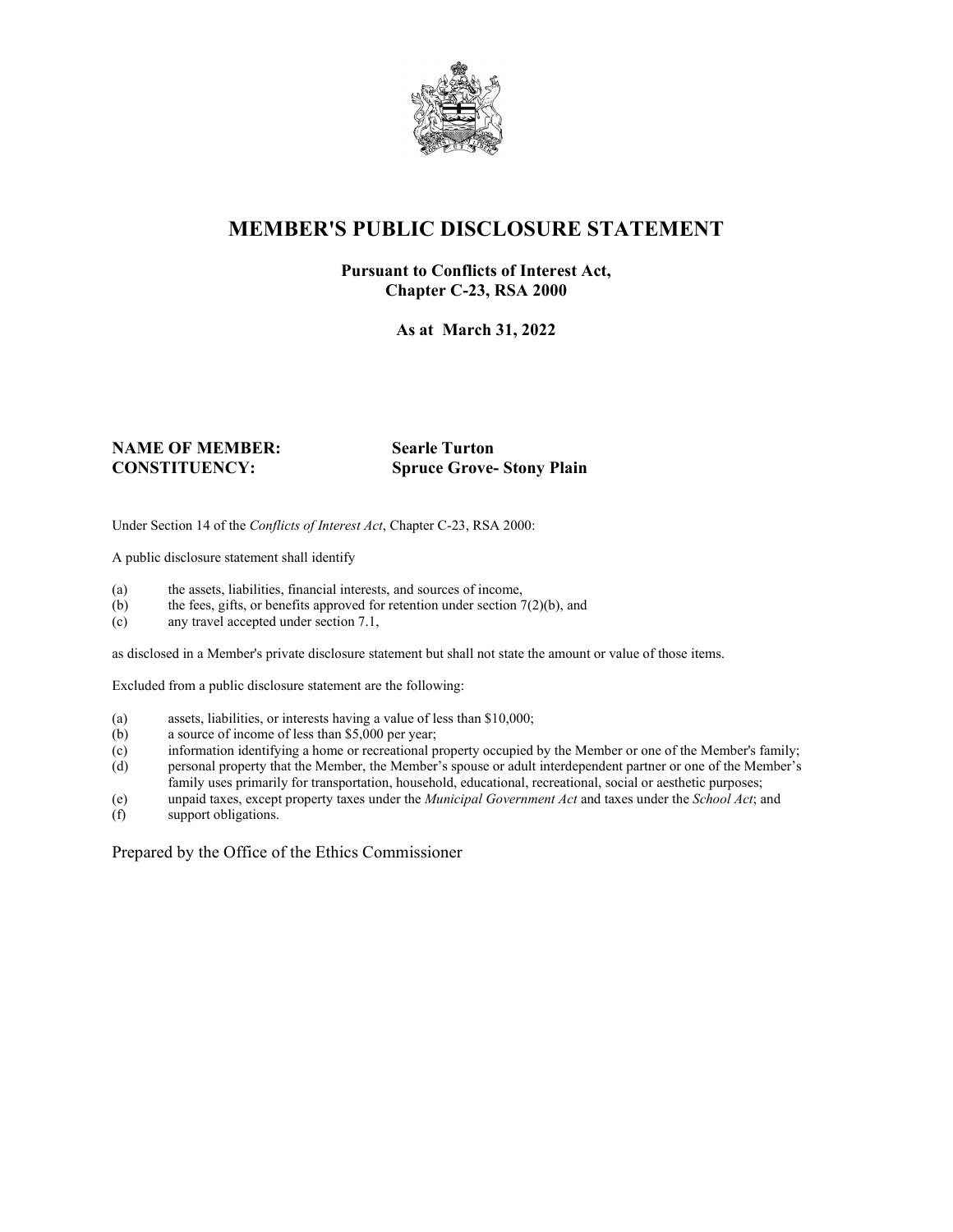# **PUBLIC DISCLOSURE STATEMENT FOR Searle Turton**

# **FORM 1: MEMBER (Searle Turton)**

| <b>INCOME</b>                                                                                   |                                                                                                                                                                                                                                                                                                                                             |  |
|-------------------------------------------------------------------------------------------------|---------------------------------------------------------------------------------------------------------------------------------------------------------------------------------------------------------------------------------------------------------------------------------------------------------------------------------------------|--|
| Source                                                                                          | <b>Nature of Income</b>                                                                                                                                                                                                                                                                                                                     |  |
| <b>Province of Alberta</b>                                                                      | MLA Indemnity                                                                                                                                                                                                                                                                                                                               |  |
| <b>Rental Property</b>                                                                          | Rental Income                                                                                                                                                                                                                                                                                                                               |  |
| <b>ASSETS</b>                                                                                   |                                                                                                                                                                                                                                                                                                                                             |  |
| <b>Real Property</b>                                                                            | Primary Residence<br>Rental Property: Edmonton, AB                                                                                                                                                                                                                                                                                          |  |
| <b>Bank, Trust Company or Other Financial</b><br><b>Institution</b>                             | n/a                                                                                                                                                                                                                                                                                                                                         |  |
| <b>Publicly Traded Securities (stocks and bonds)</b><br>and Registered Retirement Savings Plans | Managed Risk Portfolio Growth, Putnam US<br>Growth Class U, T.RowPriceUS Large Cap<br>Equity Fund, Blackrock International Equity, FI<br>Canadian Equity Fund, Mac Global Dividend<br>Fund, Mac Canadina Dividend Income Equity<br>Fund, Mackenzie Dividend Fund, Managed Risk<br>Portfolio Growth, Greenchip Global<br>Environmental AC NL |  |
| <b>Canada Savings Bonds, Guaranteed</b><br><b>Investment Certificates</b>                       | n/a                                                                                                                                                                                                                                                                                                                                         |  |
| <b>Mutual Funds</b>                                                                             | n/a                                                                                                                                                                                                                                                                                                                                         |  |
| <b>Annuities and Life Insurance Policies</b>                                                    | <b>Investors Group</b>                                                                                                                                                                                                                                                                                                                      |  |
| <b>Pension Rights</b>                                                                           | Local 1325 Carpenters and Joiners of America                                                                                                                                                                                                                                                                                                |  |
| <b>Other Assets</b>                                                                             | n/a                                                                                                                                                                                                                                                                                                                                         |  |
| <b>Gifts and Personal Benefits</b>                                                              | n/a                                                                                                                                                                                                                                                                                                                                         |  |
| <b>Travel on Non-commercial Aircraft</b>                                                        | n/a                                                                                                                                                                                                                                                                                                                                         |  |
| <b>LIABILITIES</b>                                                                              |                                                                                                                                                                                                                                                                                                                                             |  |
| <b>Mortgages</b>                                                                                | Merix Financial                                                                                                                                                                                                                                                                                                                             |  |
| <b>Loans or Lines of Credit</b>                                                                 | n/a                                                                                                                                                                                                                                                                                                                                         |  |
| <b>Guarantees</b>                                                                               | n/a                                                                                                                                                                                                                                                                                                                                         |  |
| Other                                                                                           | n/a                                                                                                                                                                                                                                                                                                                                         |  |
| <b>FINANCIAL INTERESTS</b>                                                                      |                                                                                                                                                                                                                                                                                                                                             |  |
| <b>Walton Investments</b>                                                                       |                                                                                                                                                                                                                                                                                                                                             |  |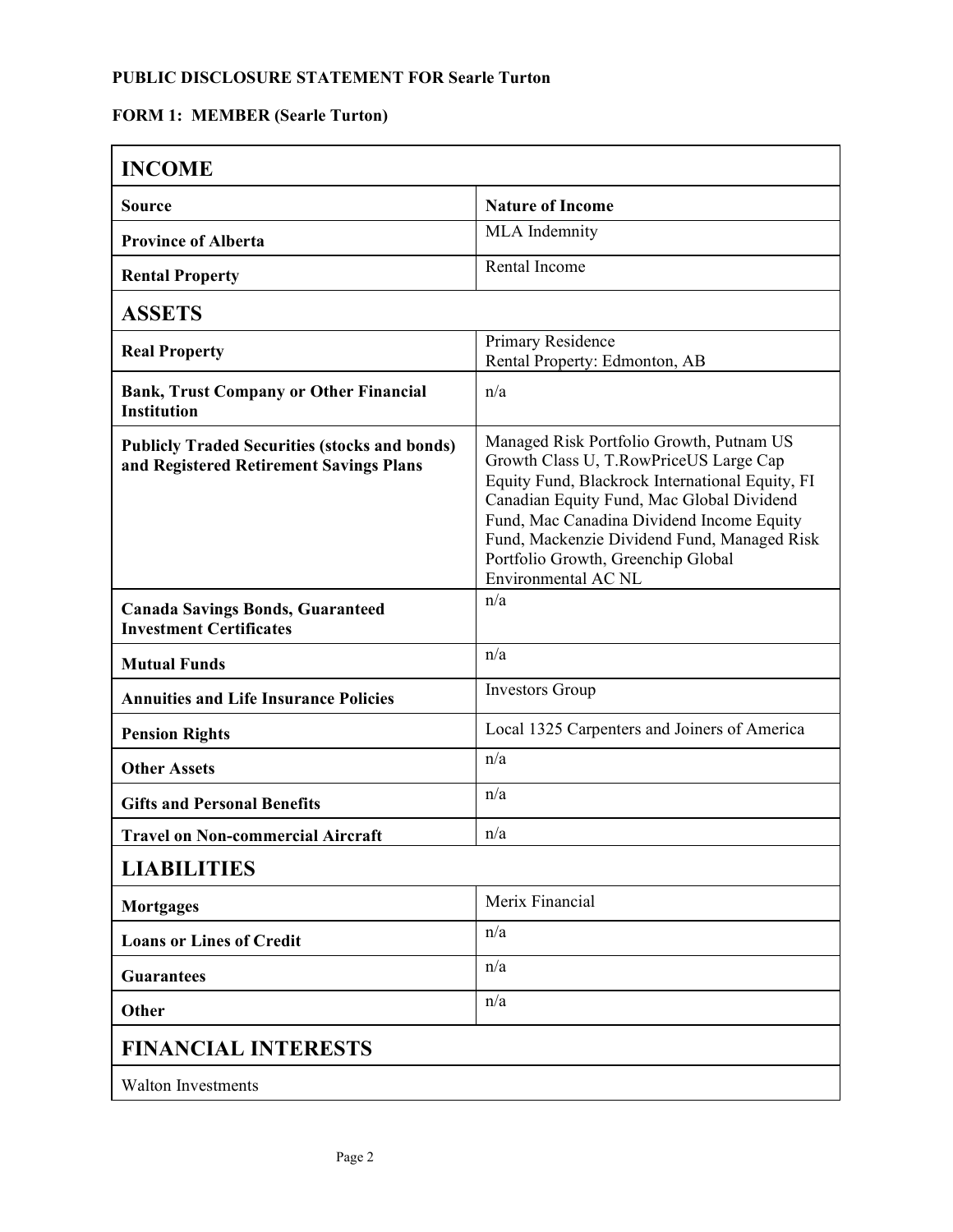#### **PUBLIC DISCLOSURE STATEMENT FOR Searle Turton**

### **FORM 2: MEMBER'S SPOUSE/ADULT INTERDEPENDENT PARTNER (Amy Turton)**

| <b>INCOME</b>                                                                                   |                                       |  |
|-------------------------------------------------------------------------------------------------|---------------------------------------|--|
| Source                                                                                          | <b>Nature of Income</b>               |  |
| Employer                                                                                        | <b>Employment Income</b>              |  |
| <b>ASSETS</b>                                                                                   |                                       |  |
| <b>Real Property</b>                                                                            | All Joint with Spouse                 |  |
| <b>Bank, Trust Company or Other Financial</b><br><b>Institution</b>                             | n/a                                   |  |
| <b>Publicly Traded Securities (stocks and bonds)</b><br>and Registered Retirement Savings Plans | Core Port Growth A, RBC Balanced Fund |  |
| <b>Canada Savings Bonds, Guaranteed</b><br><b>Investment Certificates</b>                       | n/a                                   |  |
| <b>Mutual Funds</b>                                                                             | n/a                                   |  |
| <b>Annuities and Life Insurance Policies</b>                                                    | n/a                                   |  |
| <b>Pension Rights</b>                                                                           | n/a                                   |  |
| <b>Other Assets</b>                                                                             | n/a                                   |  |
| <b>Gifts and Personal Benefits</b>                                                              | n/a                                   |  |
| <b>LIABILITIES</b>                                                                              |                                       |  |
| <b>Mortgages</b>                                                                                | Joint with Spouse                     |  |
| <b>Loans or Lines of Credit</b>                                                                 | n/a                                   |  |
| <b>Guarantees</b>                                                                               | n/a                                   |  |
| Other                                                                                           | n/a                                   |  |
| <b>FINANCIAL INTERESTS</b>                                                                      |                                       |  |
| n/a                                                                                             |                                       |  |